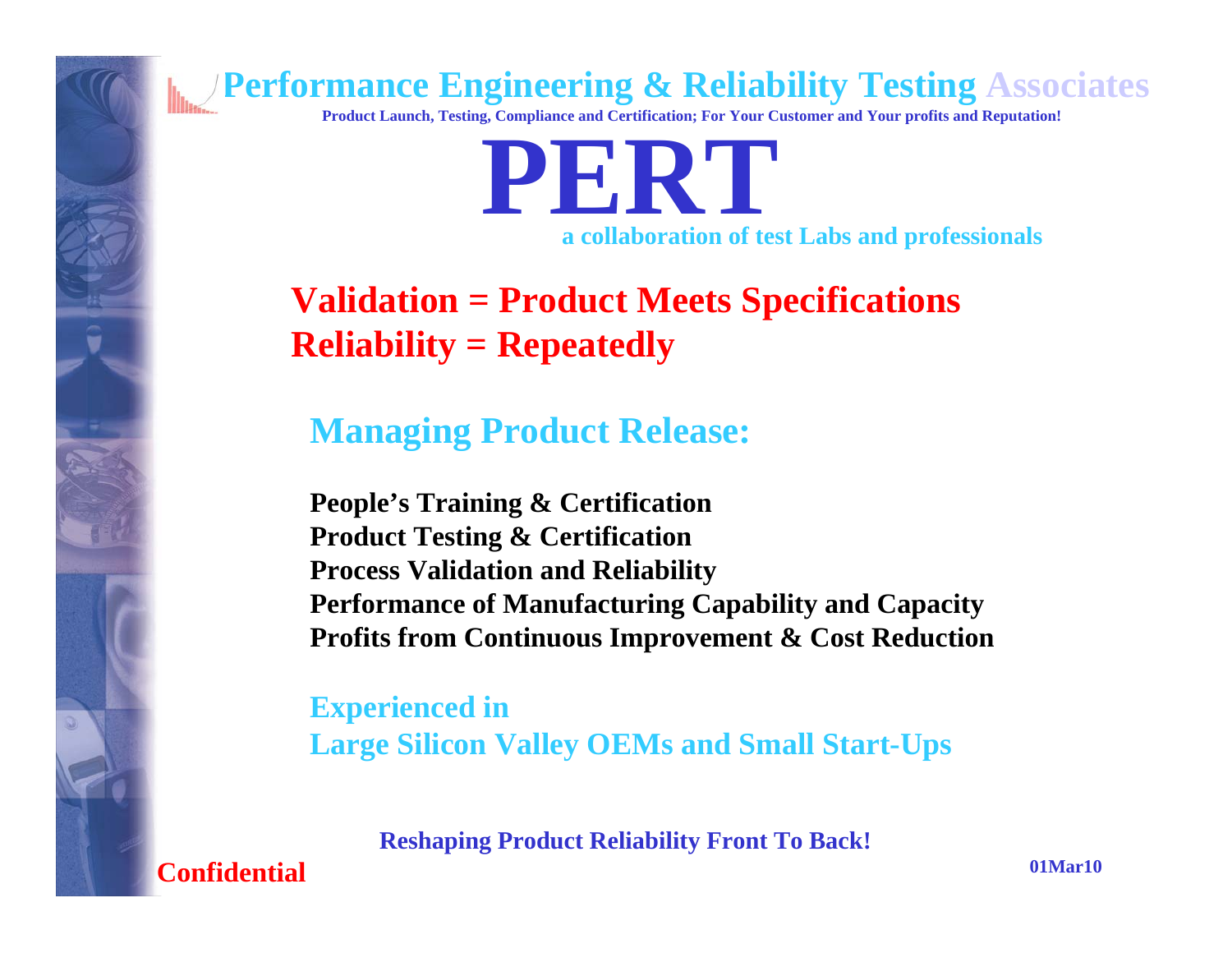

### **Seasoned Directors**



**James R. Johnson, Program Manager is a Silicon Valley technologist and Innovator since 1988 and has extensive experience in Sr. Management for high-tech product launch and** 

**disruptive technologies. He patented the first interferometric array technology and launched it in a global supply base in US, China, Europe, India, Singapore and Russia while working directly with Washington D.C. FCC & ADA regulations to clear the way for new technology and higher standards.**

**His reputation for engaging in reliable launch has broken implementation records and won his teams much. In 1993 he led the first ISO 9000 certification (in class); and again in 2008 for the first Medical Device Manufacturing Certification (ISO 13485) while landing top tier OEM's in Robotic Surgery, Automotive Safety, Electric Cars and Telecom; achieving Cisco Systems highest Quality Rating Awarded a supplier and landing top tier technology companies.**

**Mr. Johnson's B.S.B.A. degree program (University of Phoenix) focused on quantification of implementation and was published nationally by the American Production and Inventory Control Society (APICS). Experience includes business valuations, expert witness, mergers and acquisitions and several speaking engagements on technology in US, UK, China and Finland. He chaired the NASA/Ames Quality Conference and appeared on national broadcast for Root Cause Analysis and Corrective Action.**

**Gerry Cohen, Test Director, has nearly 40 years of hands-on professional experience in managing Reliability Engineering and Ultracapacitors.**

**Gerry holds a BSME from the Naval Institute of Technology and an MBA from Almeda University. He is ASQ CQE & CQA, and is a Six Sigma Black Belt.**

**Soly Paterson, Test Reports has over 15 years producing quality plans and manufacturing programs in high-tech products including medical optics, telecommunications and Aerospace industry.** 

**She holds an ASQ Master 6 Sigma Black Belt Certification and has significant experience in supporting design and manufacturing processes under the guidelines of ISO 13845 and Food and Drug Board (FDB) Quality Systems while improving supplier quality product performance and Corrective and Preventive Action (CAPA).**

**Ms. Paterson has been a Statistics Professor for San Jose State University for 14 years and a certified Project Manager from University of California, Santa Cruz.**

**She holds an MBA in Computer Electronics and Business Administration from National University and a former Chair person American Society for Quality.**

**Reshaping Product Reliability Front To Back!**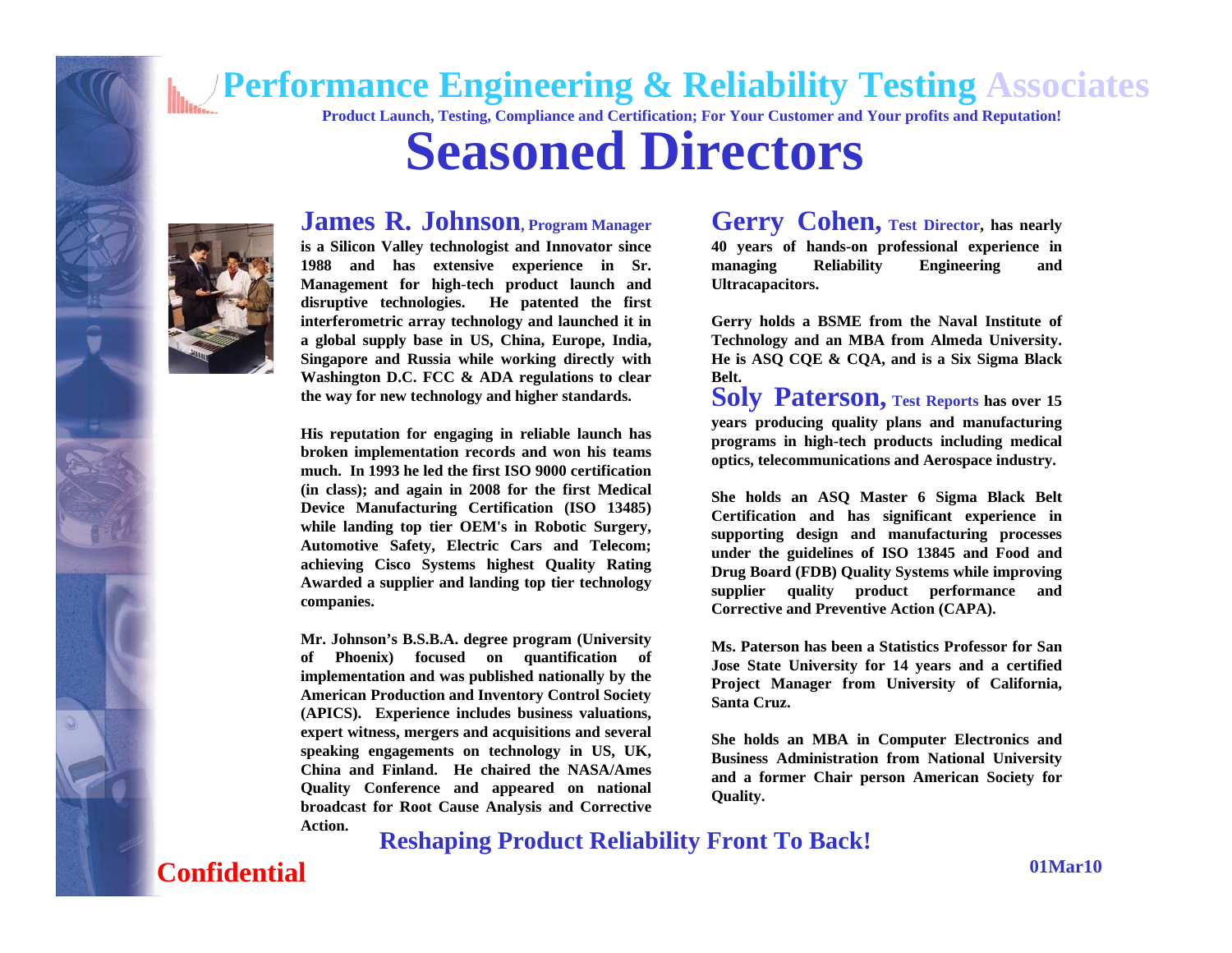**Product Launch, Testing, Compliance and Certification; For Your Customer and Your profits and Reputation!**

# **PERT Support**

*ALACARTE* a private professional **reliability engineering firm founded in 2001 and headquarted in Santa Clara, California with offices in China, India and Singapore.** 



**Is a compliance engineering firm with over 30 years assisting clients in Medical Devices; Information Technologies; Industrial Science Semiconductor equipment and Toys Regulatory support includes RF, EMC, EHS, EFT, ESD, RoHS, WEEE, Product Safety while working with agencies for CE, FDA, FCC, CSA, UL, SEMI, NEC, ICAN, BSI.**

ELECTROMAGNETIC SHIELDS

*® PULVER LABORATORIES* 

**Pulver Labs has helped product designers and manufacturers with regulations and design in decreasing radio frequency (RF) interference and electromagnetic waves to increase product integrity; including inventing new products to reduce electromagnetic radiation.**

#### **PERT Receives special guidance from:**



**NREL is a national laboratory of the U.S. Department of Energy, Office of Energy Efficiency and Renewable Energy, operated by the Alliance for Sustainable Energy, LLC.**

### **Reshaping Product Reliability Front To Back!**

### **Confidential**

û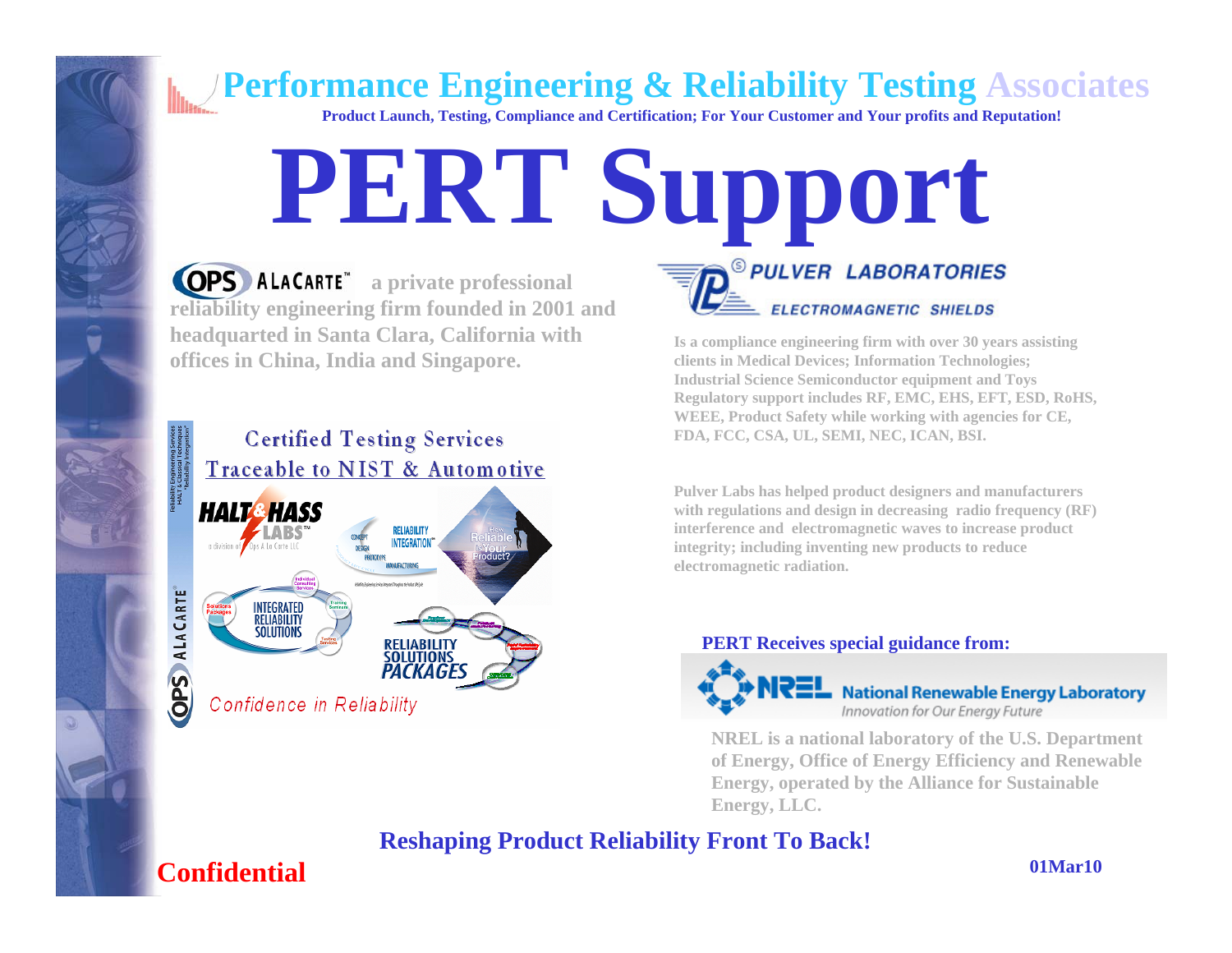## **Performance Engineering & Reliability Testing Associates Product Launch, Testing, Compliance and Certification; For Your Customer and Your profits and Reputation! Why Product Reliability To Verify that Product Performs as Promised** •**Risk Management Warrantee Analysis** •**Lower Insurance Premiums**•**Lowering Supplier Cost** •**Design for Manufacturing** •**3rd Party Competitive Tests in Validation** •**U.S. Regulatory Market Requirements** •**Automotive QS 9000 Requirements** •**Medical Certification; ISO 13485 Information is valuable in use with:Especially in claims of safety and warrantee**

**Reshaping Product Reliability Front To Back!**

**Confidential**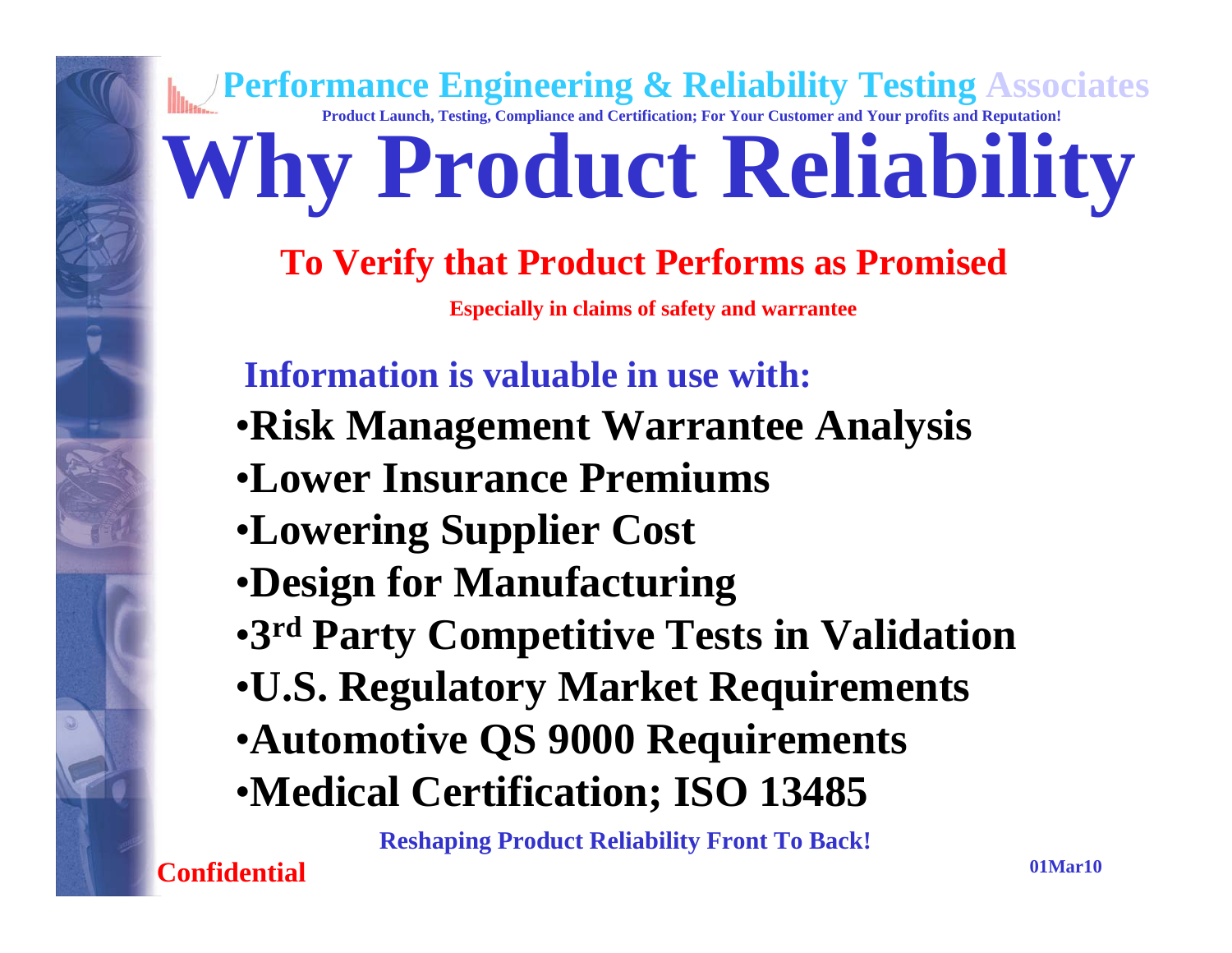

# **Test Plan**

**Accelerate Life Test (ACL) for Reliability Prediction Accelerate Failure Mechanisms & Reliability Failures**

**One Each; Electrochemical double layer capacitor (EDLC) [aka ultracapacitor; aka supercapacitor] = Device Under Test**

### **Steps to complete the plan:**

- **1. Establish goal**
- **2. Choose test model**
- **3. Develop decision matrix to outline parameters (to stated goal)**
- **4. Determine type of stresses, number of units, length of test and confidence**
- **5. Create methodology and characterizations**
- **6. Benchmarks for qualification and validation**

**Reshaping Product Reliability Front To Back!**

**Confidential**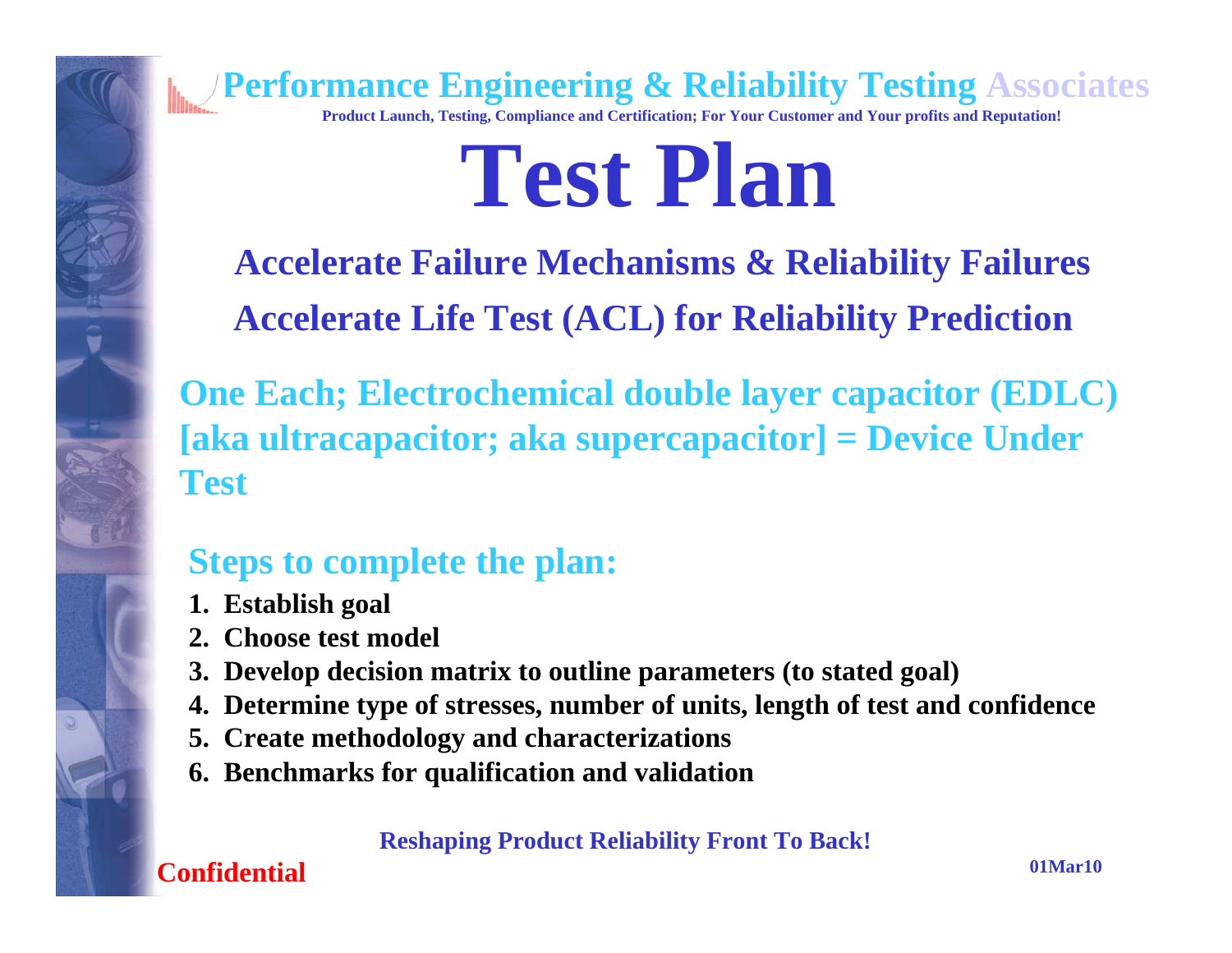**Confidential**

**Performance Engineering & Reliability Testing Associates**

**Product Launch, Testing, Compliance and Certification; For Your Customer and Your profits and Reputation!**

# **Accelerated Life Test**

temperature, humidity, and vibration

**Confidence increases with sampling size**

### **Steps to execute the plan:**

**Testing & Monitoring**

- **1. Perform accelerated life tests**
- **2. Monitor status to goal [3 times per week to 1 per day]**
- **3. Find failures**
- **4. Determine root cause with failure analysis**
- **5. Determine classification of failure and relevancy**
- **6. Correlate test results to product life claims**
- **1. Visual inspection**
- **2. Fine Leak Test (MIL-STD-883**
- **3. Accelerated Life (Six Tests)**
- **4. Static Burn-in (five Tests)**
- **5. Reverse Bias**
- **6. Self-Heat via Rapid Charge-Discharge (6,000 times @ three temperatures [-20C, +25C and 65C]) after 1000 cycles**
- **7. Over Voltage Pulse (eleven tests)**
- **8. Thermal Shock (one test. 100 cycles @ -55C to +85C)**
- **9. Destructive Physical Analysis**
- **10. Electrical Parameter testing at periodic intervals**

**Reshaping Product Reliability Front To Back!**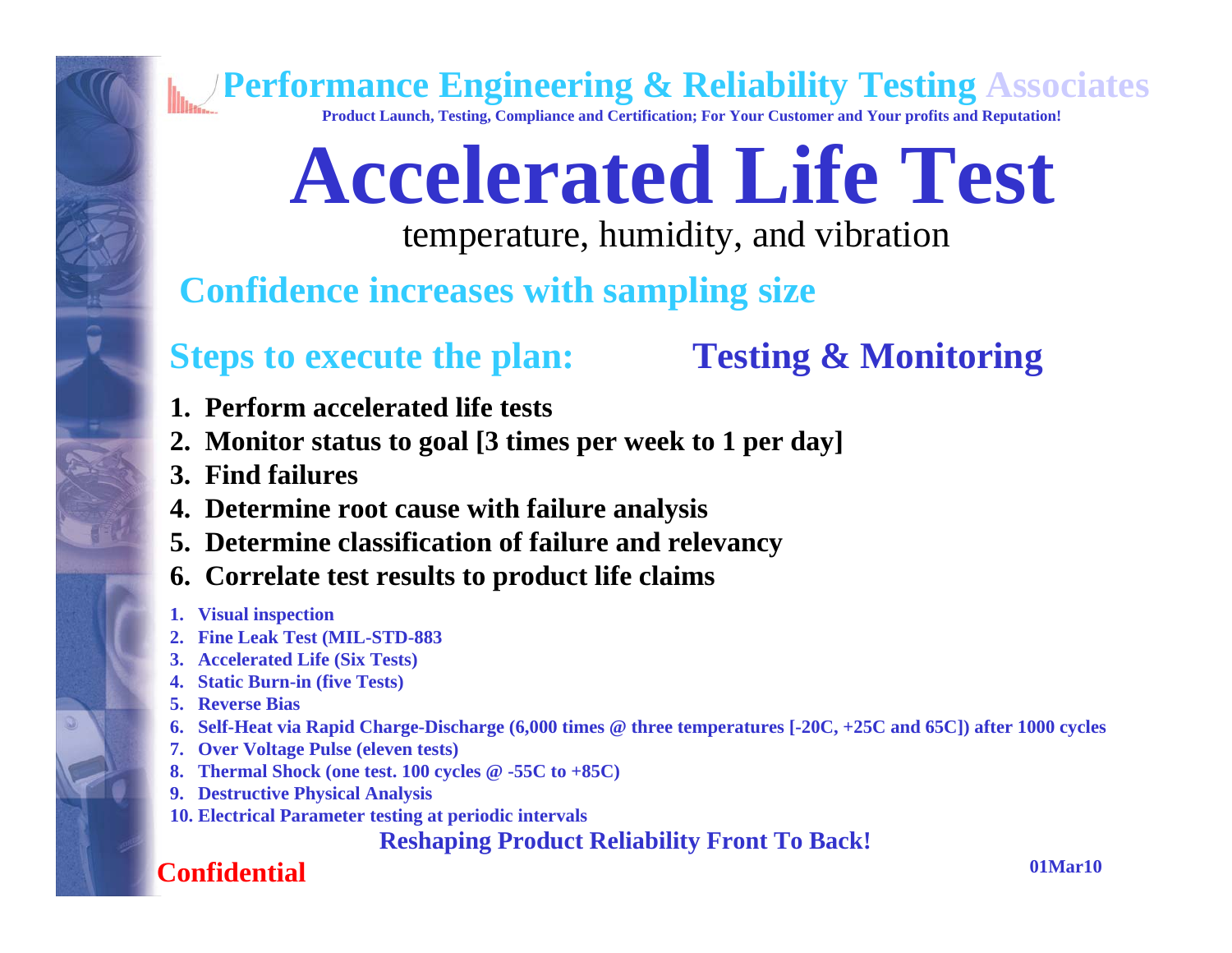**Product Launch, Testing, Compliance and Certification; For Your Customer and Your profits and Reputation!**

# **Test Analysis & Report**

### **Parametric Analysis is delivered providing recommendations**

- **1. Compile data**
- **2. Write report on results**
- **3. Compare results to goal**
- **4. Show how data was calculated**
- **5. Show information about models**

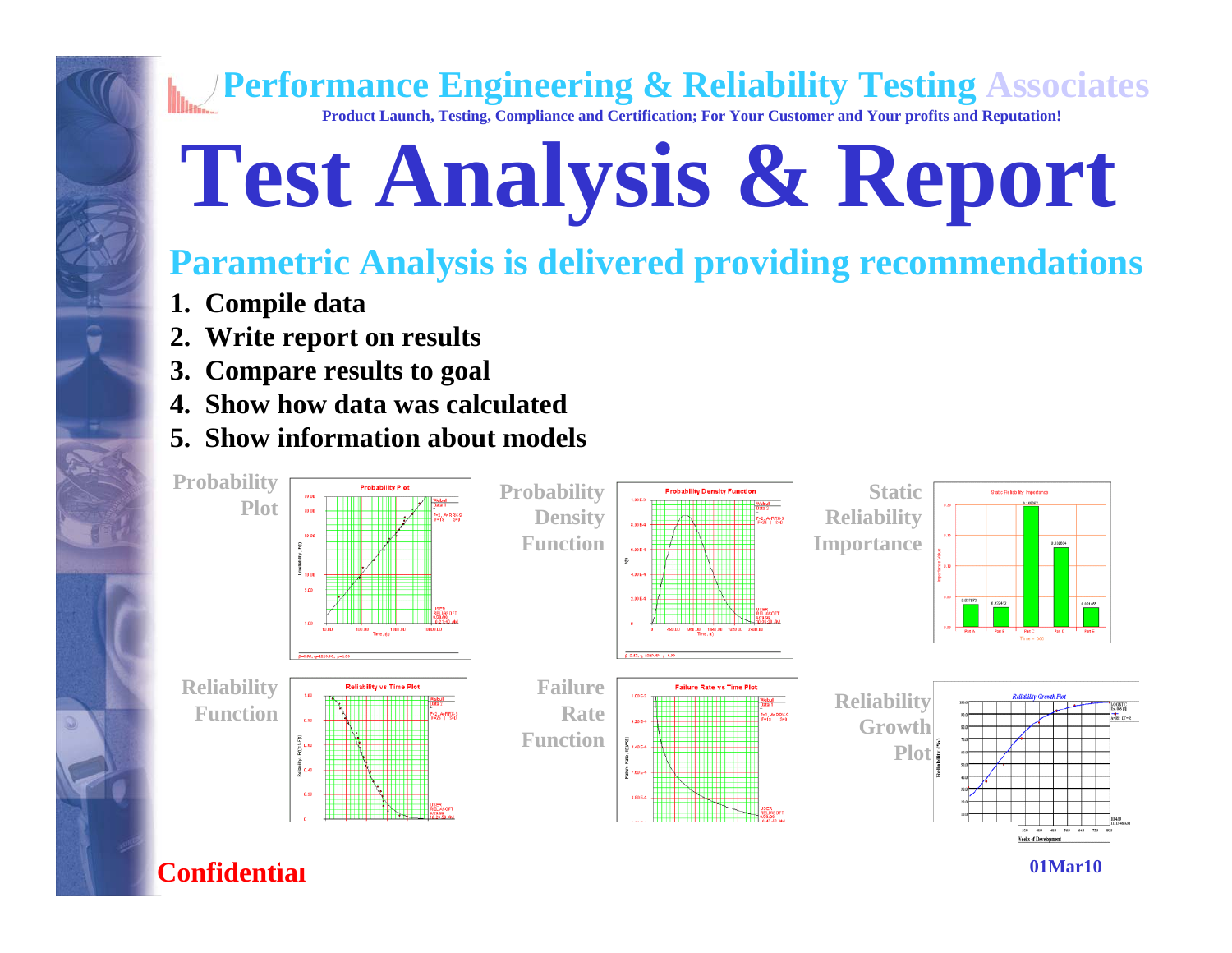# **Initial Round Test Costs**

**Performance Engineering & Reliability Testing Associates Product Launch, Testing, Compliance and Certification; For Your Customer and Your profits and Reputation!**

- **1. Test Plan \$ 6,500**
- **2. Accelerated Life Test (90 days) \$ 6,500 to \$10,500**
- **3. Test Reports & Findings \$ 3,500**

### **Total \$16,500 to \$20,500**

**Pricing includes PERT Program Management & Document Control as well as underlining data**

**Reshaping Product Reliability Front To Back!**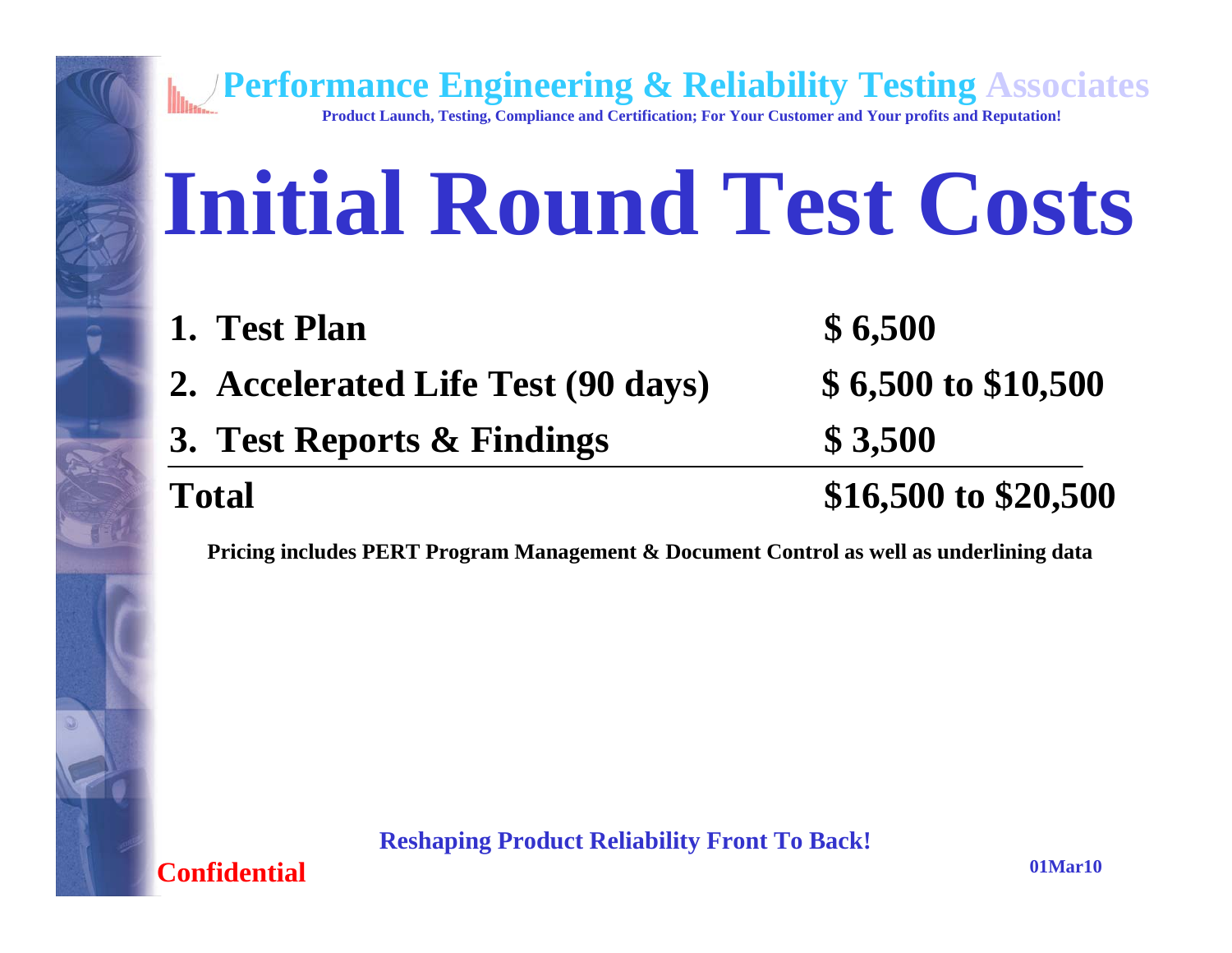

# **On-Going Reliability Testing Costs**

**Determined for each product and each plan**

## **Product Compliance for other global certifications are available as well:**

**RF, EMI, EMC, ESD, EFT and EHS FCC, CE, FDA, CSA, UL, SEMI, NEC, ICAN, BSI**

**Compliance price to be determined based on clients needs and product configuration**

**Reshaping Product Reliability Front To Back!**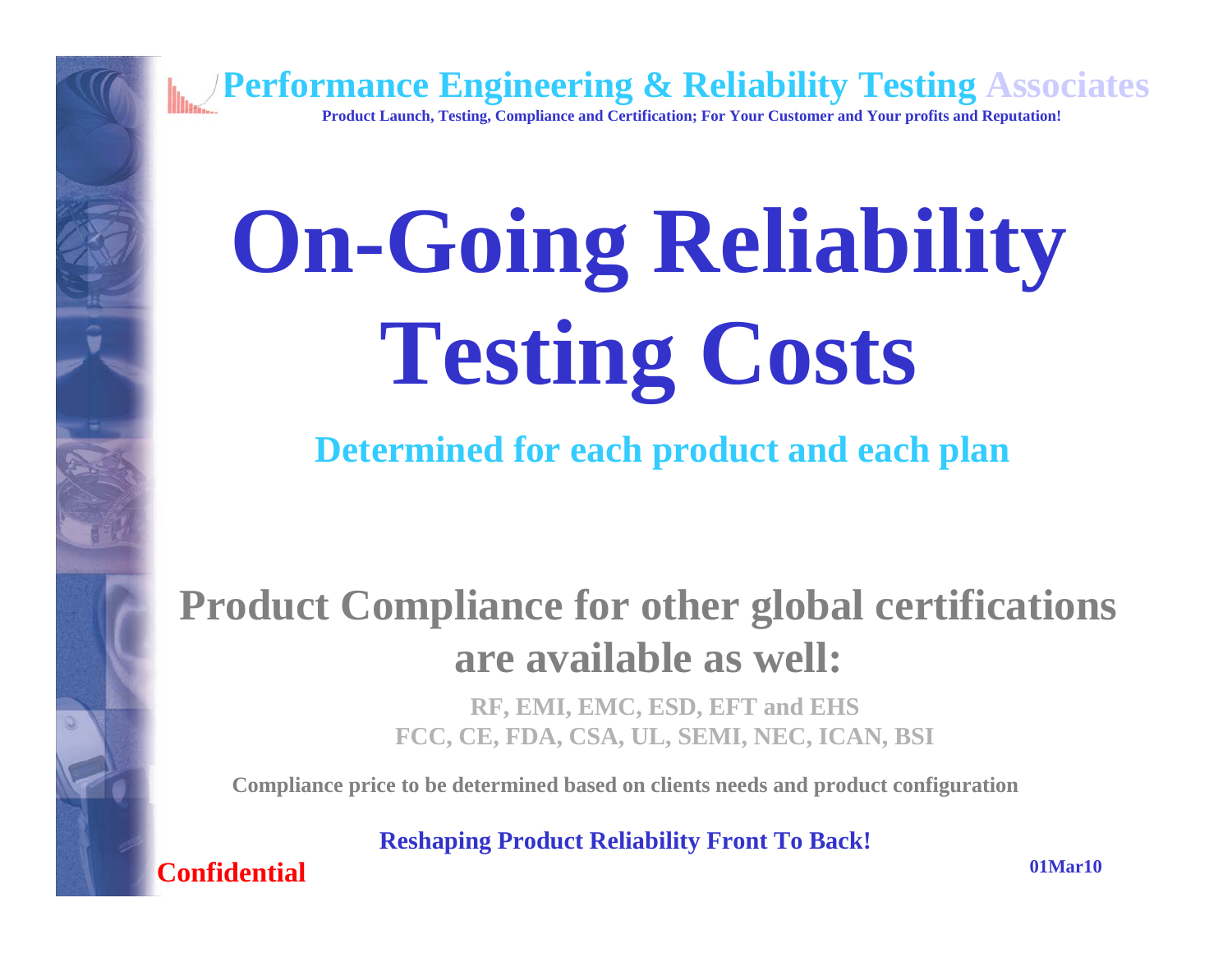**Product Launch, Testing, Compliance and Certification; For Your Customer and Your profits and Reputation!**

## **Test Options First Plan is to do only Alt Test to Product Specification**

### **Finished Assembly System Test Only This Time**

#### **Environmental Tests**

Operation Temp/Hum Cycle Storage Temp/Hum Cold Start Test (cold/warm boot test) **Shock** Operational Shock Non-Op Shock Package Shock Operation Vibration Package Vibration Bare System Drop Bench Handling Adaptor Drop Battery Drop Package Drop Altitude PressureWater Spill PCBA Thermal Shock**Durability Tests** IO Connector LifeButton and Switch LifeInterface & Card ReaderKeyboard [if applicable] Casing Internal Connections LifeReplaceable Items Life Kensington Strength DC in Jack Strength Hinge Cycle (if applicable) Rubber Foot LifeLatch LifeODD Eject Life PrintAC-DC (Line V & Freq) Electrical Acoustic Noise

**Reshaping Product Reliability Front To Back!**

### **Confidential**

**01Mar10**

**System Testing Component Testing Packaging Testing Installation Testing**

**Electrical Tests**EMCEMSSafety RTC**ESD** Power Consumption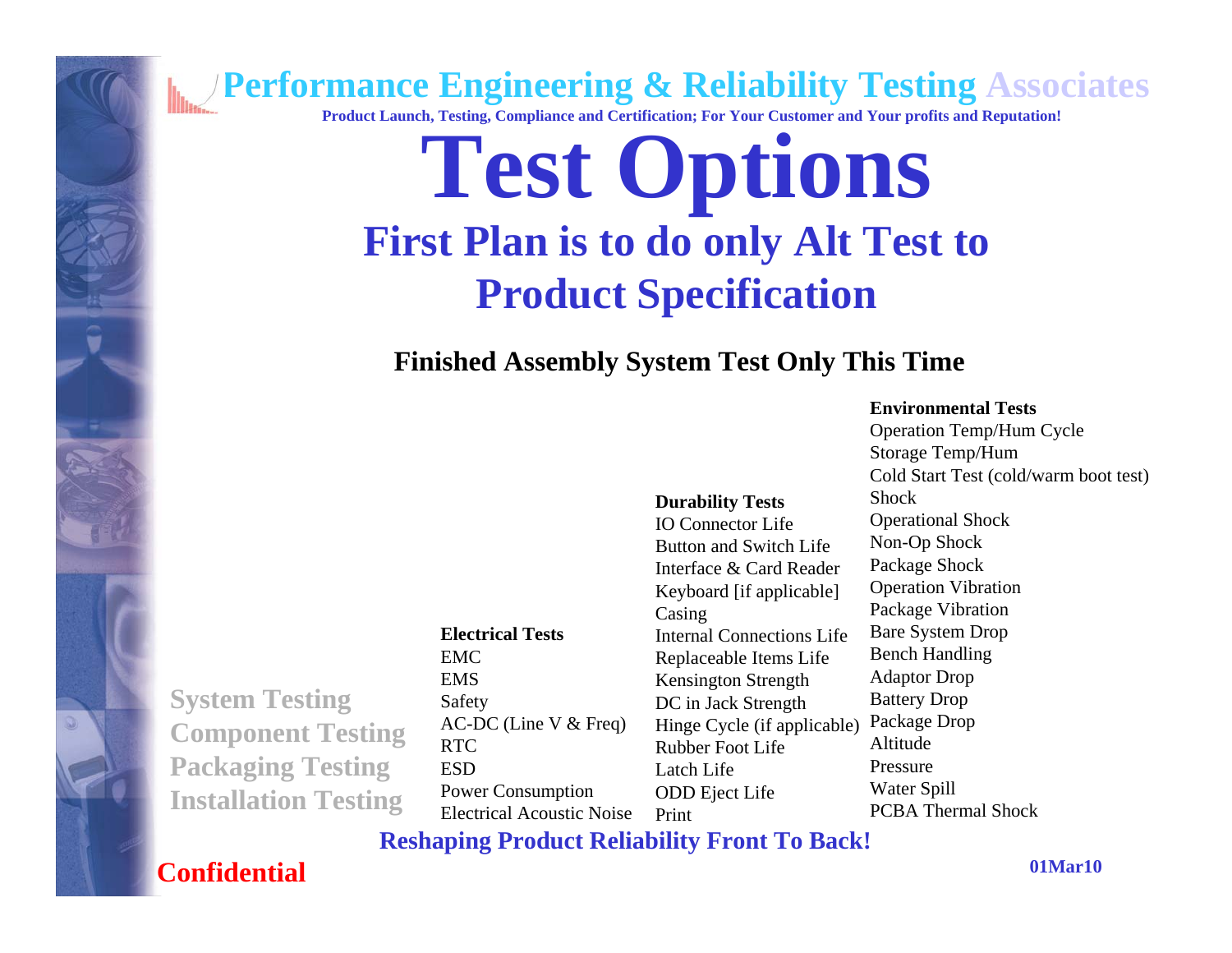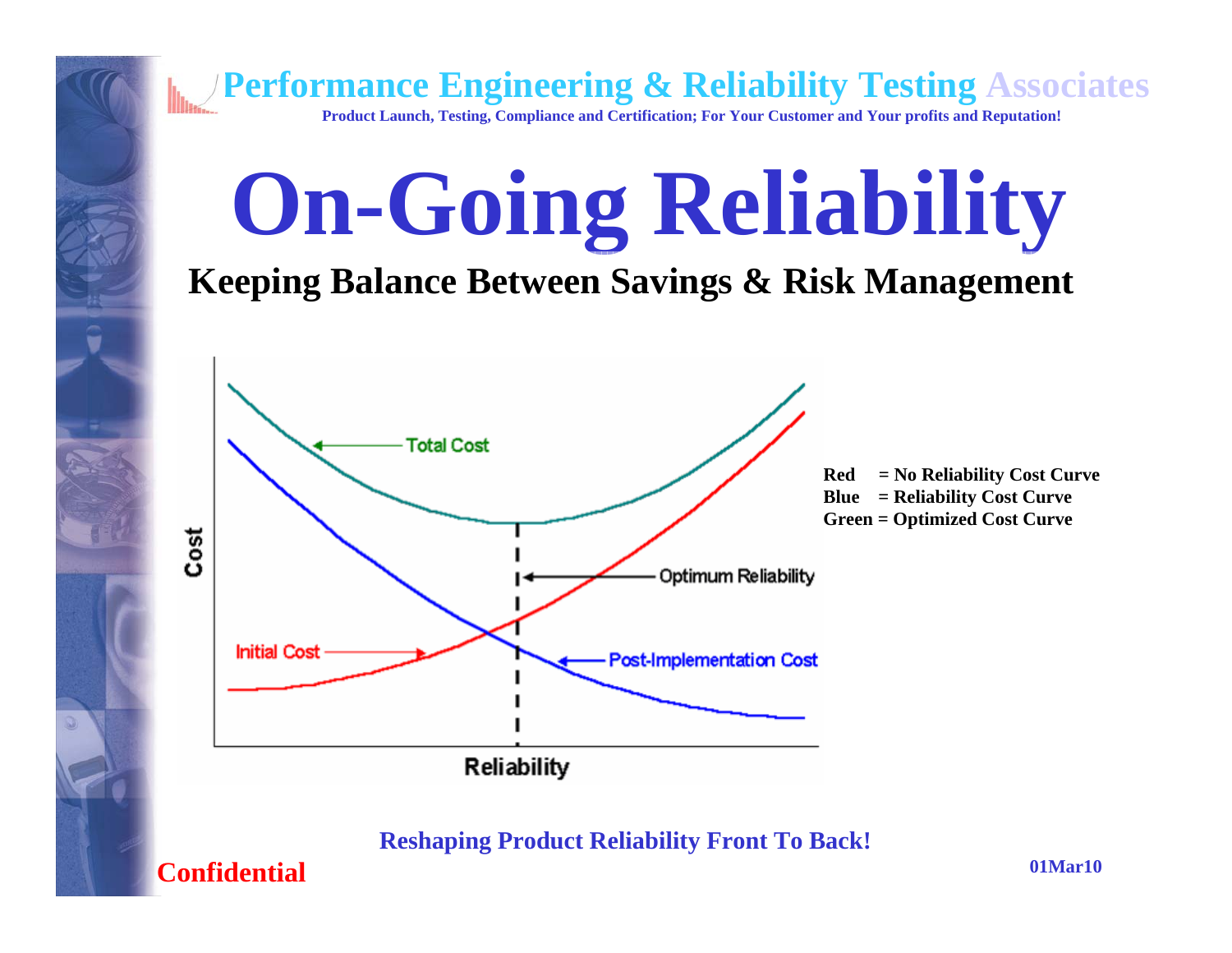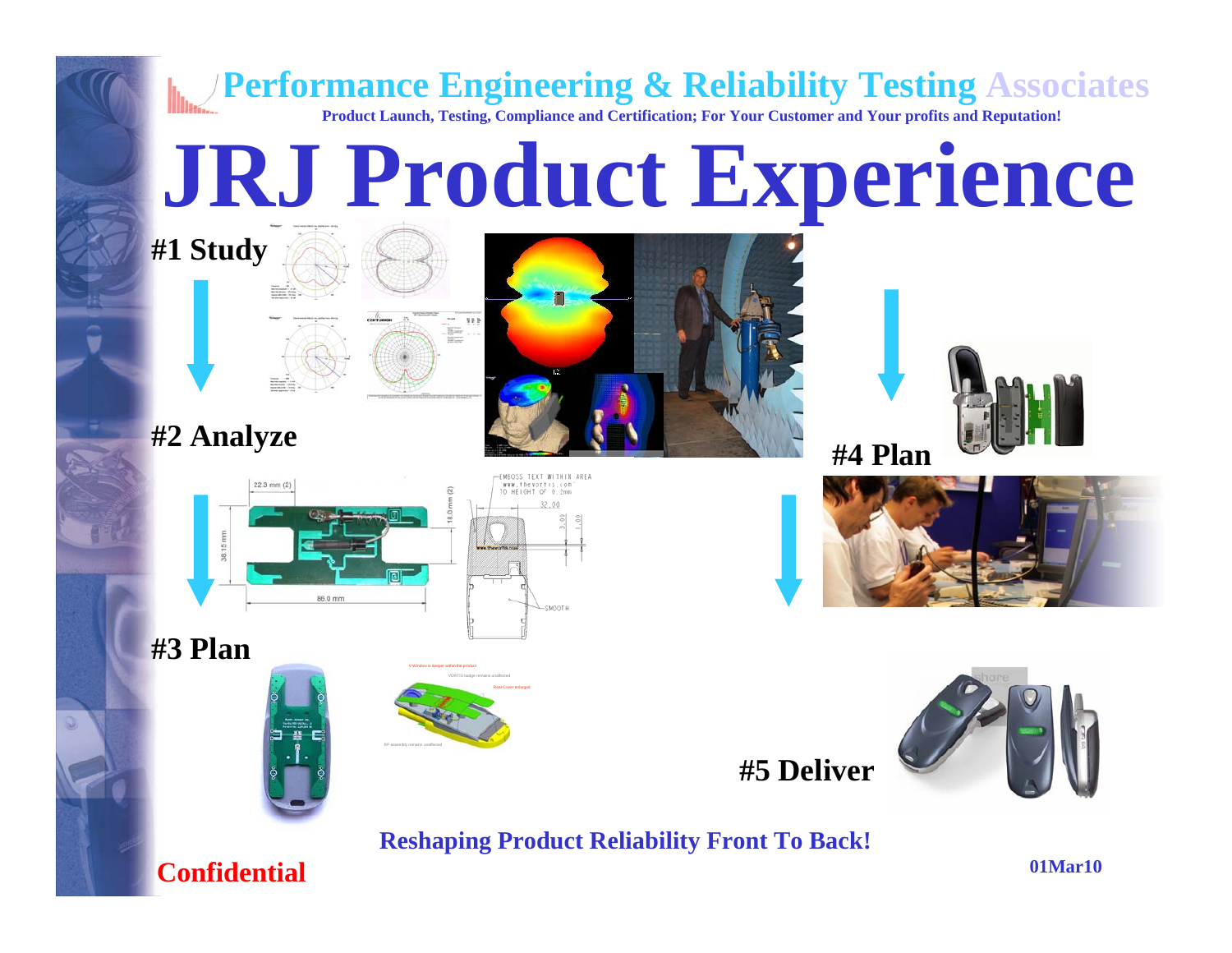

**Product Launch, Testing, Compliance and Certification; For Your Customer and Your profits and Reputation!**

## **JRJ Regulatory Work; FCC**

**Matter of Section 68.4(a) of the Commission's Rules Governing Hearing Aid-Compatible Telephones; Findings (August 12, 2003):**

- (47) "**A directional antenna manufacturer, Myers Johnson, Inc. (MJI), has filed a petition** for revision of this rule. MJI believes that the rule, as it is written, prohibits the use of directional antennas." The FCC says that "the EIRP requirement does not in any way prohibit employing wireless phone directional antennas." Therefore, the petition was denied (13)
- (46) "Because such antennas have the potential to significantly reduce the RF interference to hearing aids, as well as provide efficiency benefits both to the wireless network and to battery life, **there are several benefits that could be gained from their increased use in handsets**."
- Redefined HAC as not just T-coil compatible, but included mitigation of **RF Interference** and EM Interference.
- Stated that it does not appear to be possible to completely shield against all RF interference from digital wireless phones (echoing HIA).

**Reshaping Product Reliability Front To Back!**

**Confidential**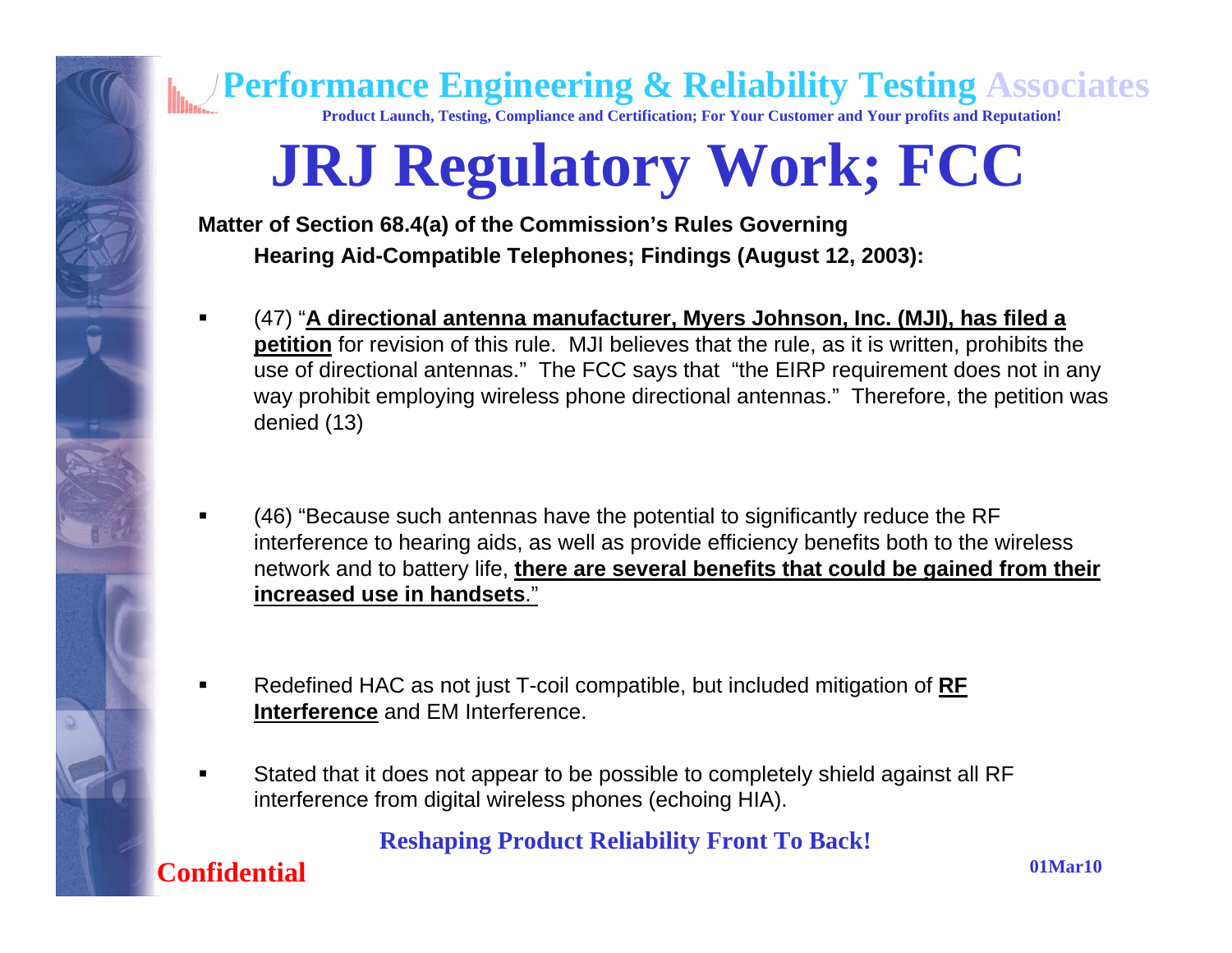**Product Launch, Testing, Compliance and Certification; For Your Customer and Your profits and Reputation!**

## **People's Republic of China**

## ZTE中兴

**Dr. Peng, Hongli**, Sr. RF Engineer, ZTE, in Shanghai Hi-Tech Science Park gave validation and support for the Vortis' marketing effort; Dr. Peng is personally supportive as he authored a paper in array

#### **From Dr. Pung: "You are welcome to shang hai ZTE new place to talk about cooperation."**

ZTE Corporation is China's largest listed telecommunications equipment provider specializing in offering customized network solutions for telecom carriers worldwide. The company develops and manufactures telecommunications equipment for fixed, mobile, data and optical networks, intelligent networks and next generation networks as well as mobile phones.



**Jim Johnson presented the Vortis at the 5th International Hearing Conference outside of Beijing, Oct 21-24. (www.chinadeaf.com).**

**The theme was "Building a Global Hearing Aid / Cellular Phone Interference Consortium" Met with the Deputy Director of China Rehabilitation Research Centre for Deaf Children (and many other titles) Liu Tingting**



**China Mobile [JRJ met with Mr. Xiao on 10/23 who told us he will help position us with handset makers.**



**White board described China/Suppliers Roll Out Plan and criteria for strategic partners**

Meeting Ph.D Xiao Jianming (the Vice Director of Planning Department of China Mobile responsible for wireless network development planning. Dr. Xiao suggested help in finding partners in order to build business here.

The Directed pointed out that there are 200 million users in China and by 2005 this will double.

**This market is called the Personal Home System (PHS) Market**

#### **Reshaping Product Reliability Front To Back!**

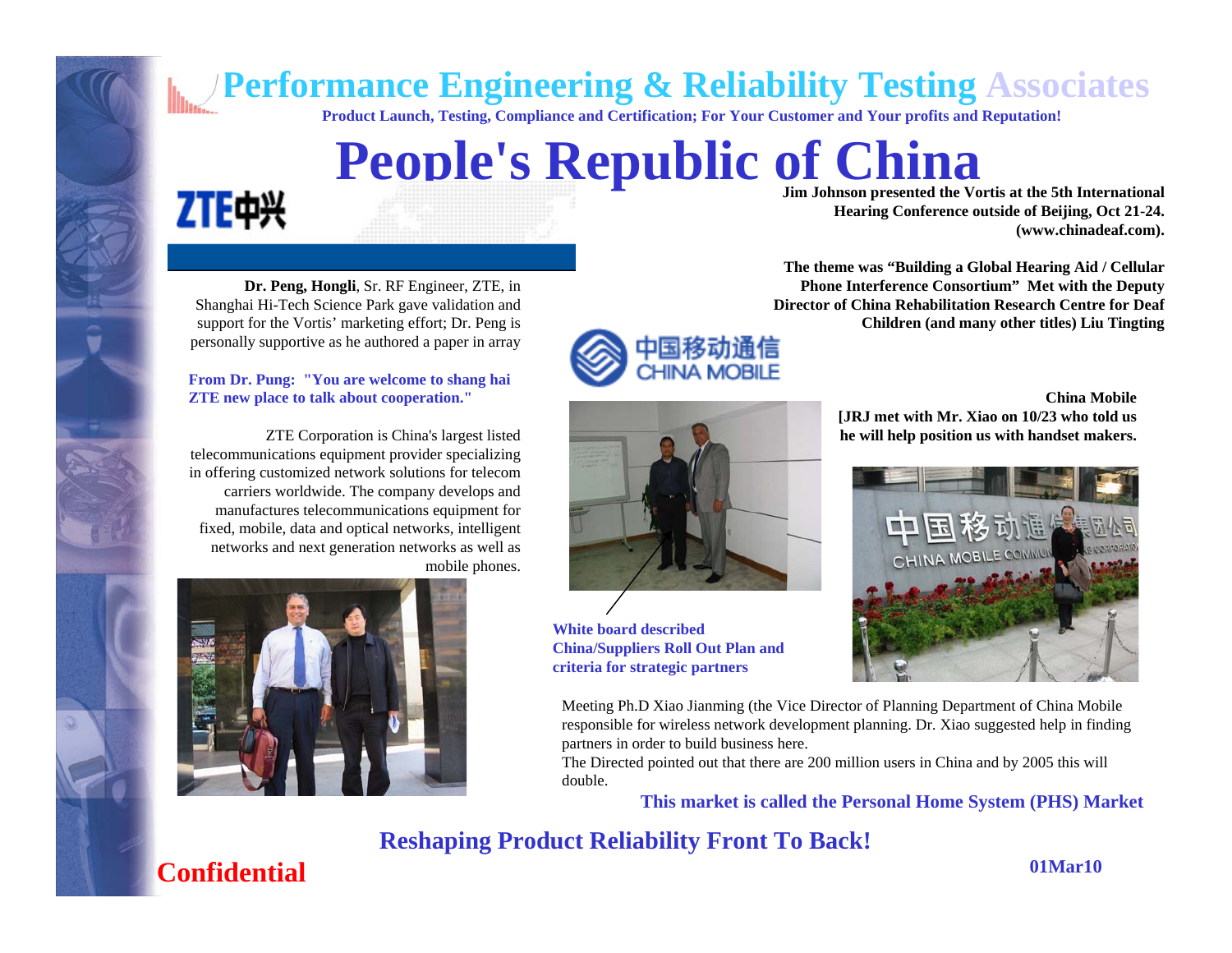**Product Launch, Testing, Compliance and Certification; For Your Customer and Your profits and Reputation!**

China Support



û

**James Schlosser; China Program Manager; lived and worked in Singapore, since 1968. Jim has opened China's doors along with Cathy Wu, Jim's direct contact in China**





**People's Republic of China, the Director and the Deputy Director, Frequency Planning Division, Radio Regulatory Department of the Ministry of Information stated: "This is a very good thing to know since we would like to have lower SAR standards but were unaware of this technology. Please come to our industry conference next week for additional assistance from our industrial associates."**

**Beijing's meeting: Ph.D Xiao Jianming (the Vice Director of Planning Department of China Mobile): Meeting Ministry of Information Industry (MII)** to discuss hearing aid interference and SAR. Met with Mr. Li Haiqing--Director of the Frequency Planning Division of the Radio Regulatory Department and NRSMC (National Radio Spectrum Management Center) and with Zhou Xingguo, Deputy Director of the Frequency Planning Division of the Radio Regulatory Department and NRSMC (National Radio Spectrum Management Center). Recommendations on file "your technology and your idea is attractive"



**Meeting MII** Wang Nan, Deputy Director of NTMS (National Telecommunication Metrology Station) of the Ministry of Information and Director of Radio Communication and EMC Lab (Professor). Responsible for certifying new China handsets. Mr. Wang Hongbo, Master Engineer of Radio Communication and EMC Lab who offered assistance with testing and dissemination of Vortis Technology to RF engineers throughout China.

**Andrew Leung, founder and president; Ability Engineering Products, Shenzhen City will help MJI in manufacturing Vortis plastics.**

**Reshaping Product Reliability Front To Back!**

### **Confidential**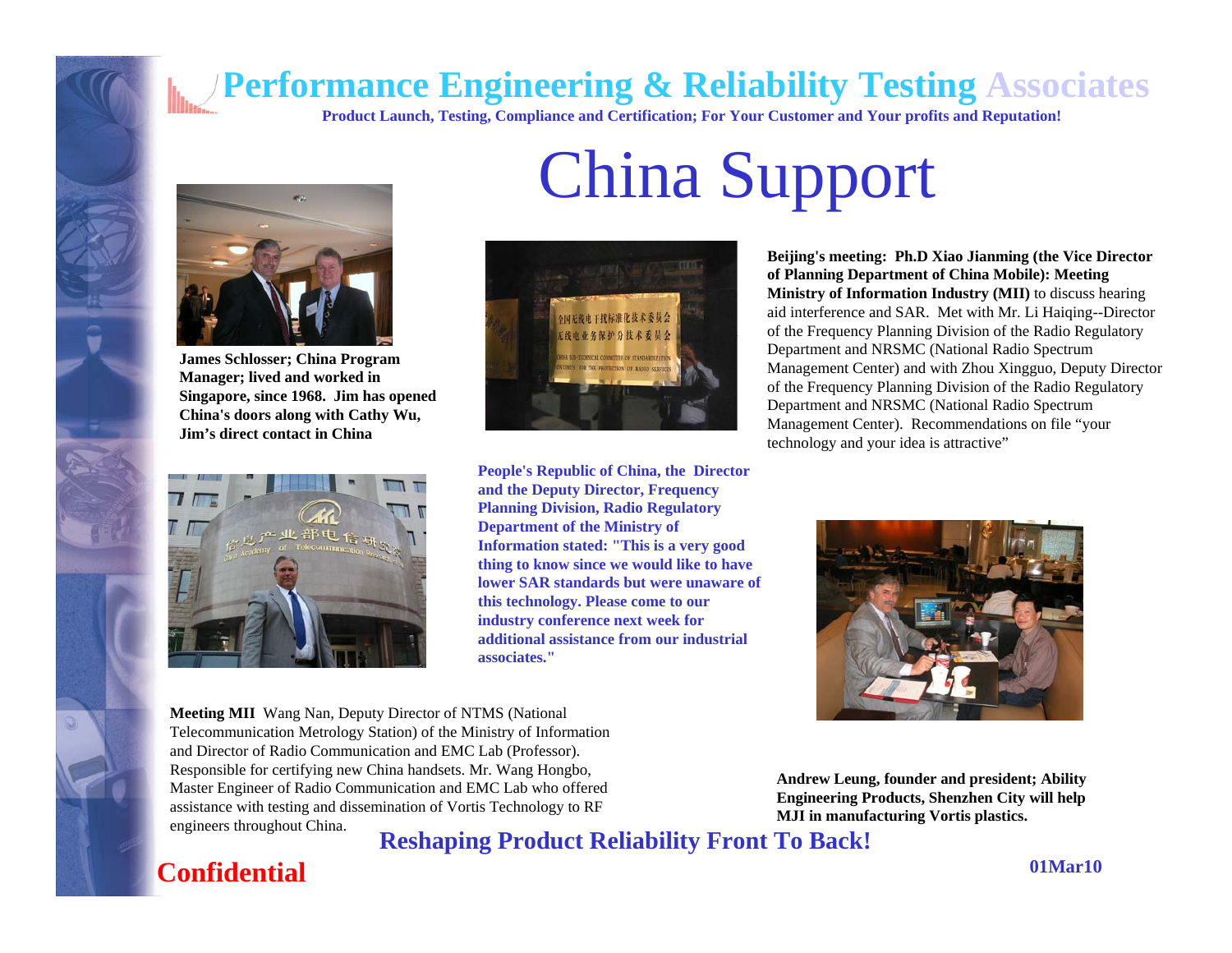

## **Thank You**

# **Questions**



## **Discussion**

**Reshaping Product Reliability Front To Back!**